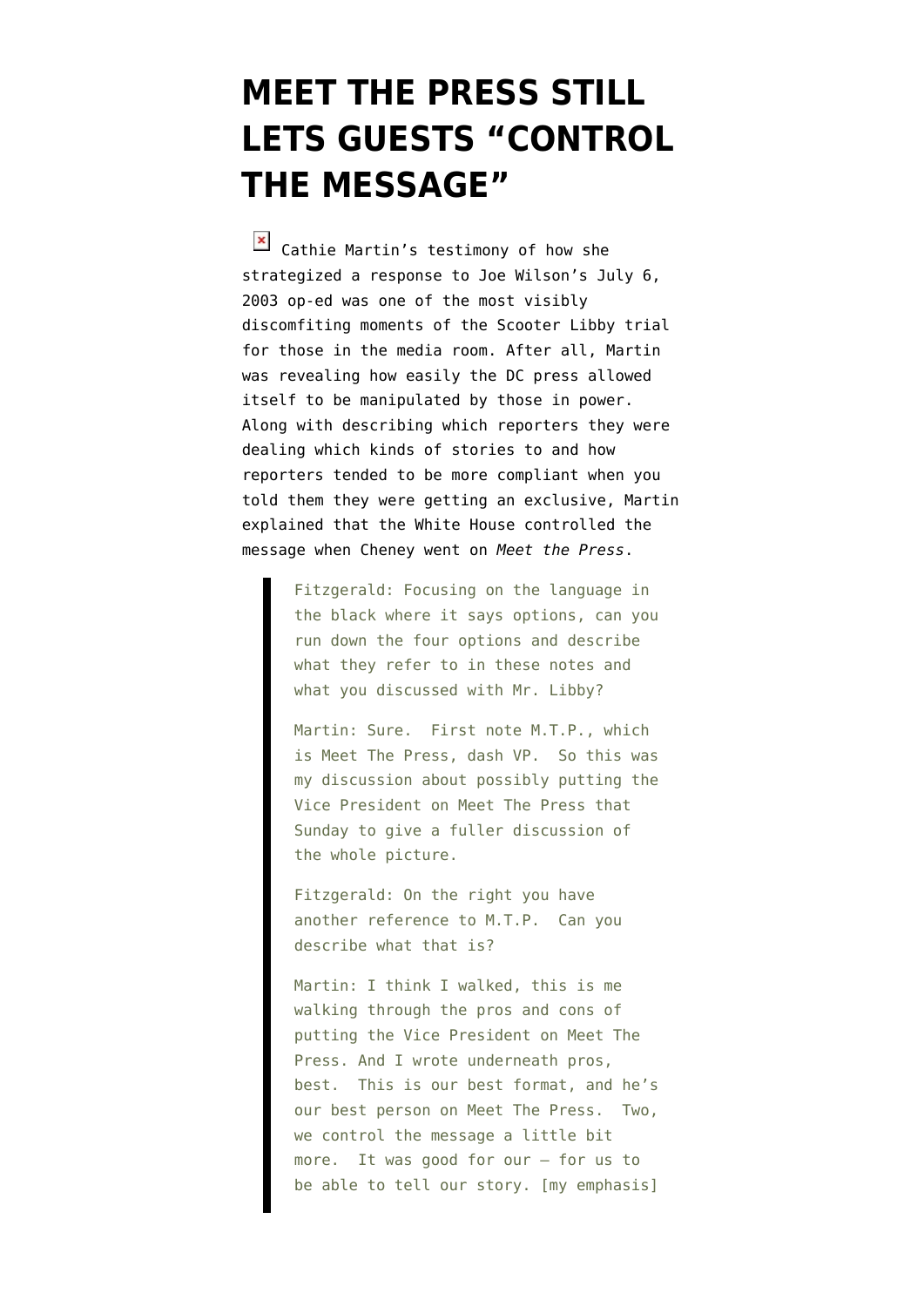TPMM has been [wading through](http://tpmmuckraker.talkingpointsmemo.com/2009/07/nbcs_gregory_to_sanfords_office_meet_the_press_all.php) the latest document dump of Mark Sanford's office's emails released by the *[Charleston Post and Courier](http://media.charleston.net/2009/pdf/govstaffemails_0713009.pdf)*. And they've discovered that David Gregory has continued the *Meet the Press* approach to letting guests control the message.

> But Gregory's emails, in particular, make clear just what a get Sanford was seen as, and how far the networks were willing to go in promising a safe landing place for the governor.

Gregory's first email to Sawyer was sent at 12:24 p.m. on Wednesday June 24 that is, after Sanford had [admitted to](http://www.thestate.com/local/story/838823.html) *[The State](http://www.thestate.com/local/story/838823.html)* that he had actually been in Argentina, but before the famed streamof-consciousness press conference where he admitted to an affair. Gregory wrote:

Hey Joel …

Left you a message. Wanted you to hear directly from me that I want to have the Gov on Sunday on Meet The Press. I think it's exactly the right forum to answer the questions about his trip as well as giving him a platform to discuss the economy/stimulus and the future of the party. You know he will get a fair shake from me and coming on MTP puts all of this to rest.

Let's talk when you can.

Gregory left two different phone numbers.

*After* the press conference, Sawyer replied:

David —

Thank you very much for taking the time to personally reach out